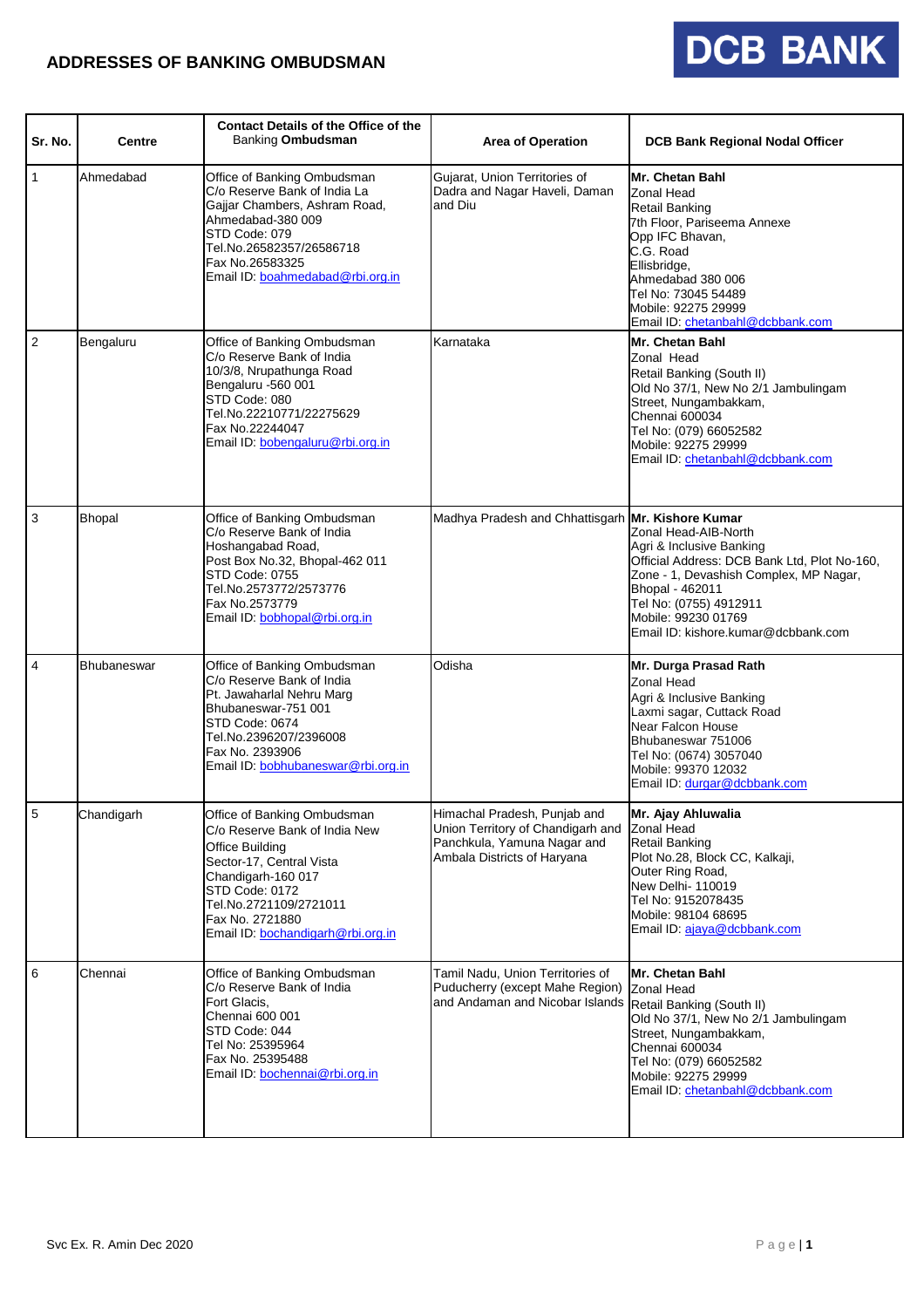#### **ADDRESSES OF BANKING OMBUDSMAN**

## DCB BANK

| $\overline{7}$ | Dehradun   | Office of Banking Ombudsman<br>C/o Reserve Bank of India<br>74/1 G.M.V.N. Building, 1st floor,<br>Rajpur Road,<br>Dehradun - 248 001<br>STD Code: 0135<br>Tel No: 2742003<br>Fax: 2742001<br>Email ID: bodehradun@rbi.org.in              | Uttarakhand and seven districts of<br>Uttar Pradesh viz., Saharanpur,<br>Shamli (Prabudh Nagar),<br>Muzaffarnagar, Baghpat, Meerut,<br>Bijnor and Amroha (Jyotiba Phule<br>Nagar | Mr. Ajay Ahluwalia<br><b>Zonal Head</b><br><b>Retail Banking</b><br>Plot No.28, Block CC,<br>Kalkaji,<br>Outer Ring Road,<br>New Delhi- 110019<br>Tel No: 9152078435<br>Mobile: 9810468695<br>Email ID: ajaya@dcbbank.com                                                       |
|----------------|------------|-------------------------------------------------------------------------------------------------------------------------------------------------------------------------------------------------------------------------------------------|----------------------------------------------------------------------------------------------------------------------------------------------------------------------------------|---------------------------------------------------------------------------------------------------------------------------------------------------------------------------------------------------------------------------------------------------------------------------------|
| 8              | Hyderabad  | Office of Banking Ombudsman<br>C/o Reserve Bank of India<br>6-1-56. Secretariat Road<br>Saifabad, Hyderabad-500 004<br>STD Code: 040<br>Tel.No.23210013/23243970<br>Fax No.23210014<br>Email ID: bohyderabad@rbi.org.in                   | Andhra Pradesh and Telangana                                                                                                                                                     | Mr. Lakshmi Narayana Balantrapu<br>State Head<br>Retail Banking (South I)<br>8-2-120/84<br>2 <sup>nd</sup> floor, Jyoti Majestic,<br><b>Banjara Hills</b><br>Hyderabad, 500 034<br>Tel No: (040) 67414602<br>Mobile: 91777 34567<br>Email ID: lakshmi.balantrapu@dcbbank.com    |
| $\overline{9}$ | Jaipur     | Office of Banking Ombudsman<br>C/o Reserve Bank of India, Ram<br>Bagh Circle,<br>Tonk Road, Post Box No.12,<br>Jaipur-302 004<br>STD Code: 0141<br>Tel.No.5107973/5101331<br>Fax No.0141-2562220<br>Email ID: bojaipur@rbi.org.in         | Rajasthan                                                                                                                                                                        | Mr. Ajay Ahluwalia<br>Zonal Head<br>Retail Banking<br>Plot No.28, Block CC, Kalkaji,<br>Outer Ring Road,<br>New Delhi- 110019<br>Tel No: 9152078435<br>Mobile: 98104 68695<br>Email ID: ajaya@dcbbank.com                                                                       |
| 10             | Kanpur     | Office of Banking Ombudsman<br>C/o Reserve Bank of India<br>M.G. Road, Post Box No.82<br>Kanpur-208 001<br>STD Code: 0512<br>Tel.No.2306278/2303004<br>Fax No.2305938<br>Email id: bokanpur@rbi.org.in                                    | Uttar Pradesh (excluding Districts of Mr. Ajay Ahluwalia<br>Ghaziabad and Gautam Buddha<br>Nagar) and Uttarakhand                                                                | <b>Zonal Head</b><br><b>Retail Banking</b><br>Plot No.28, Block CC, Kalkaji,<br>Outer Ring Road,<br>New Delhi-110019<br>Tel No: 9152078435<br>Mobile: 98104 68695<br>Email ID: ajaya@dcbbank.com                                                                                |
| 11             | Kolkata    | Office of Banking Ombudsman<br>C/o Reserve Bank of India 15,<br>Netaji Subhash Road Kolkata-<br>700 001<br>STD Code: 033<br>Tel.No.22306222/22305580<br>Fax No.22305899<br>Email ID: bokolkata@rbi.org.in                                 | West Bengal and Sikkim                                                                                                                                                           | Mr. Subhasish Das<br>State Head<br>Retail Banking<br>39, Shakespeare Sarani,<br>Ground floor,<br>Premlata Building,<br>Kolkata, 700 017<br>Tel No: 7304507906<br>Mobile: 9922290551<br>Email ID: Subhasish.das@dcbbank.com                                                      |
| 12             | Mumbai (I) | Office of Banking Ombudsman<br>C/o Reserve Bank of India,<br>Fourth Floor,<br>Opp. Mumbai Central Railway Station,<br>Byculla,<br>Mumbai 400 008<br>STD Code: 022<br>Tel.No.23022028<br>Fax No. 23022024<br>Email ID: bomumbai@rbi.org.in | Districts of Mumbai, Mumbai<br>Suburban and Thane                                                                                                                                | Mr. Ayon Dutta Gupta<br><b>Head Third Party Distribution</b><br>DCB Bank Ltd,<br>Corporate Office<br>Peninsula Business Park, Tower A, 6 <sup>th</sup> Floor<br>Lower Parel,<br>Mumbai - 400 013<br>Tel No: (022) 66187018<br>Mobile: 9820549608<br>Email ID: ayong@dcbbank.com |